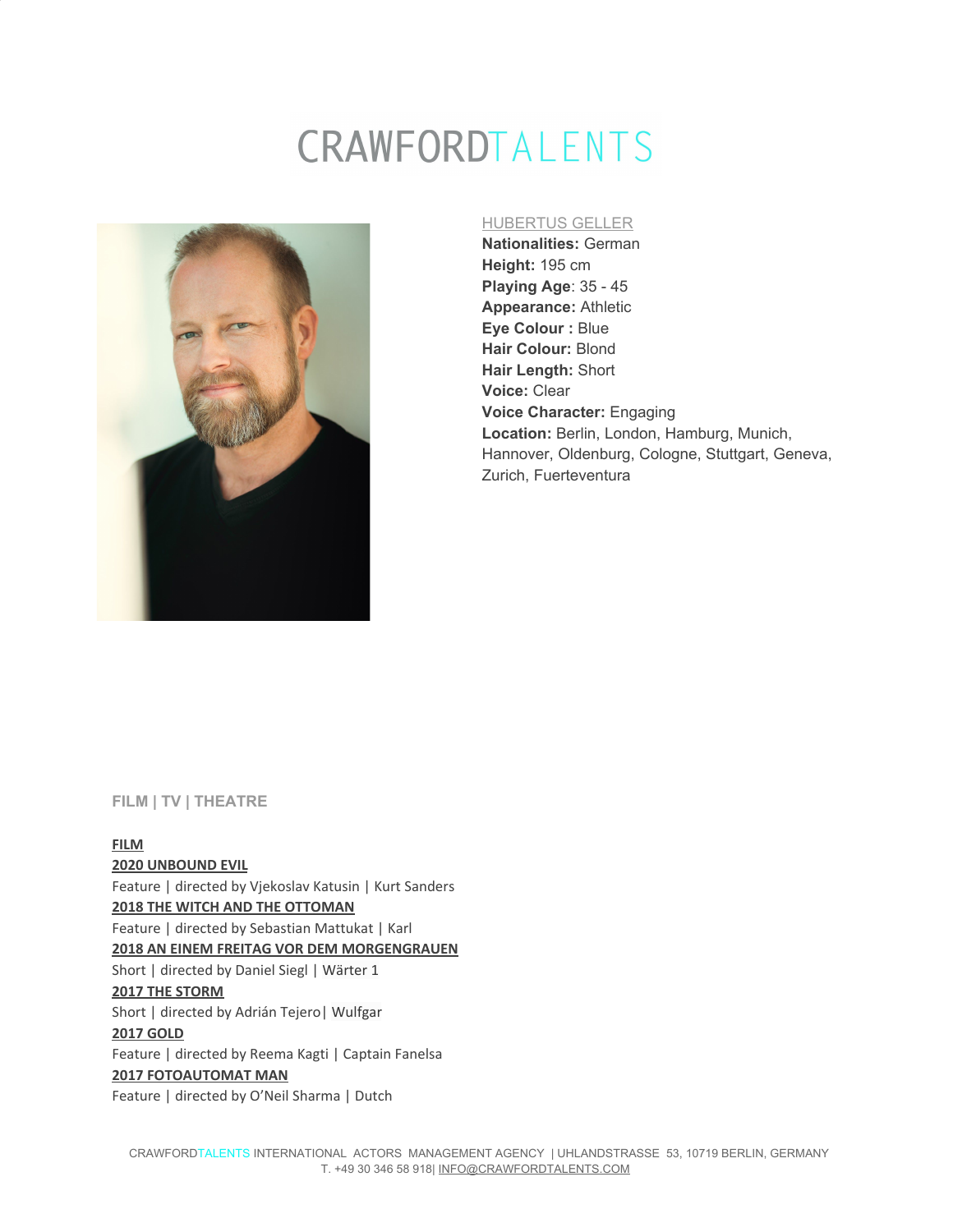**2017 WATER** Short | directed by Adrián Tejero | Dolph **2016 DER RIESENBEZWINGER** Short | directed by Jonathan Lommel | Goliath **2015 TRAUM DER 10** Feature | directed by Uwe Donner | Kurt Martin **2014 DIE SCHULD** Short | directed by Gytis Tumas | Jörg Hauer **2012 MILKY WAY** Feature | directed by Cyril Bron, Joseph Incardona | Client 1 **2012 GEISTERFAHRT** Short | directed by Norman Schenk | Bomber **2011 SUMMER OF DREAMS** Feature | directed by Niels Marquardt | Herr Teseloff **2009 LIEBLING, LASS UNS SCHEIDEN!** Feature | directed by Jürg Ebe | Hendrick **2006 JHOOM BARABAR JHOOM** Feature | directed by Shaad Ali | French Buyer **2006 NAILED** Feature | directed by Adrian O'Connell | SWAT Officer **2006 IYI SENELER LONDRA** Feature | directed by Berkun Oya | Daniel **2004 CHARLIE AND THE CHOCOLATE FACTORY** Feature | directed by Tim Burton | German Reporter

#### **TV**

#### **2019 AKTENZEICHEN XY**

ZDF | directed by Matthias Kopp | Bestatter **2018 GUTE ZEITEN, SCHLECHTE ZEITEN** RTL | directed by Hannes Spring | Jan Baumann **2018 AKTENZEICHEN XY** ZDF | directed by Robert Sigl, Matthias Kopp | Täter **2012 PORT D'ATTACHE** RTS | directed by Anne Deluz | Le Résistant **2011 THE PARACHUTIST** CHANNEL 4 | directed by Tom Tagholm | German Police Officer **2011 HERZFLIMMERN - DIE KLINIK AM SEE** ZDF | directed by Various | Frank Reitmeier **2010 UNSER CHARLY** ZDF | directed by Monika Zinnenberg | Holger

#### **THEATRE**

#### **2010 TWELFTH NIGHT**

Kulturhaus Spandau, Berlin | directed by Peter Zenzinger | Sir Andrew Aguecheek **2008 FASHION** Kulturhaus Spandau, Berlin | directed by Peter Zenzinger | Col. Howard **2004 THE FRONT PAGE** Chanticleer Theatre, London | directed by Richard Frost| Woodenshoes Eichorn

 CRAWFORDTALENTS INTERNATIONAL ACTORS MANAGEMENT AGENCY | UHLANDSTRASSE 53, 10719 BERLIN, GERMANY T. +49 30 346 58 918| INFO@CRAWFORDTALENTS.COM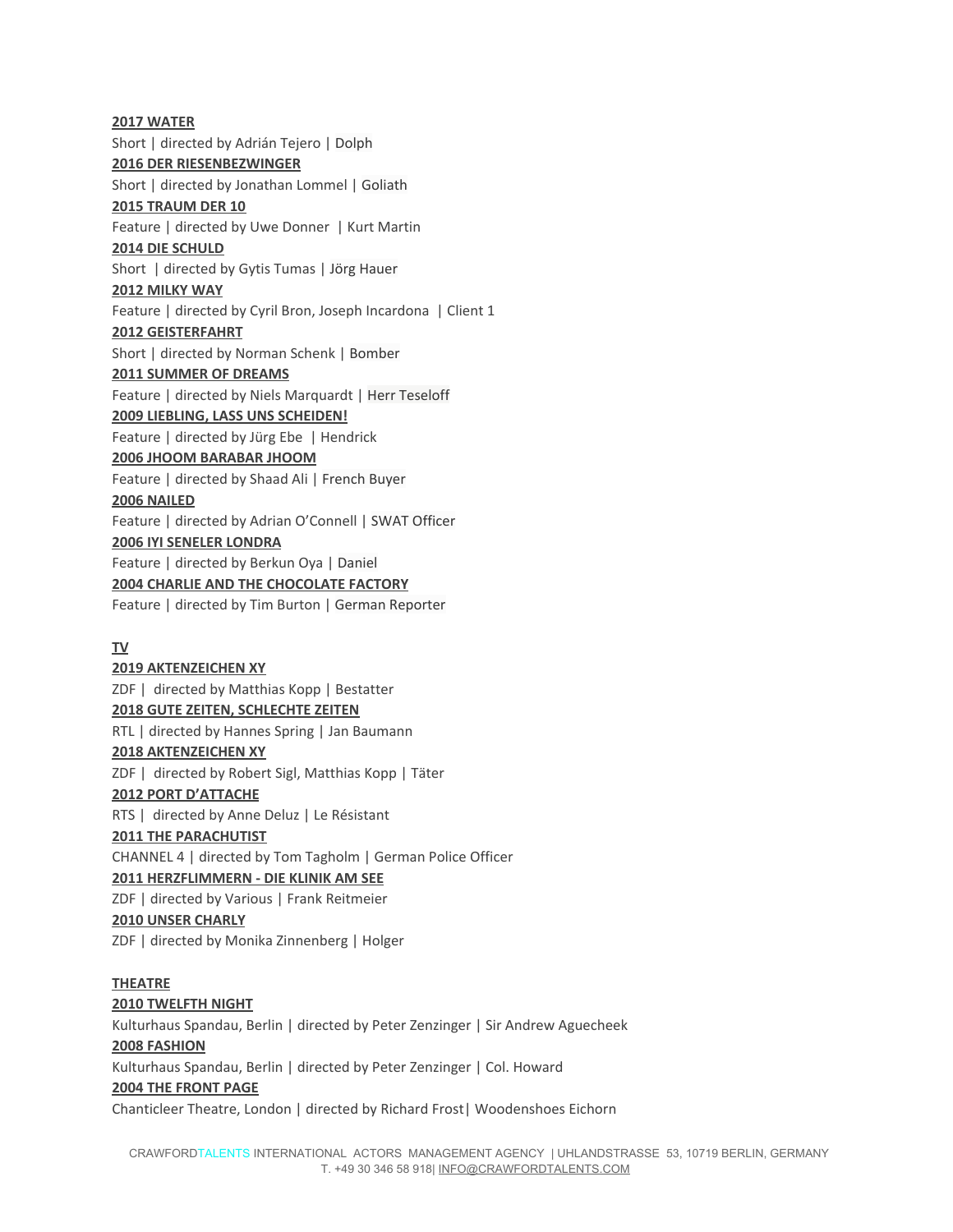#### **2004 ALFIE**

Chanticleer Theatre, London | directed by David Warwick | Lofty

## **2004 ABSOLUTE HELL**

Drayton Arms Theatre, London | directed by Stuart Wood | Siegfried Shrager

#### **2003 I AM A CAMERA**

Chanticleer Theatre, London | directed by John David | Fritz Wendel

## **SKILLS**

Hunter, Fire Arms, Stage Combat, Horse Riding, Skiing

## **EDUCATION**

Source Tuning with Jens Roth, Berlin - Workshop 2015 Bernard Hiller Acting Studio, LA, London, Berlin - Various Workshops between 2005 and 2010 Coaching Company Berlin - Camera Acting Course - 2009 Mallorca Film Academy - Camera Acting Workshop - 2005 Webber Douglas Academy of Dramatic Art, London - Three Year Acting Course - 2002 - 2005 Lee Strasberg Theatre and Film Institute, LA - One Year Acting Course - 2001 - 2002

## **LANGUAGES / ACCENTS & DIALECTS**

German (Native), French (Native), English (Fluent), Spanish (Conversational) Accents: British, American, German, French, Russian

**MUSIC & DANCE**

Improvisation